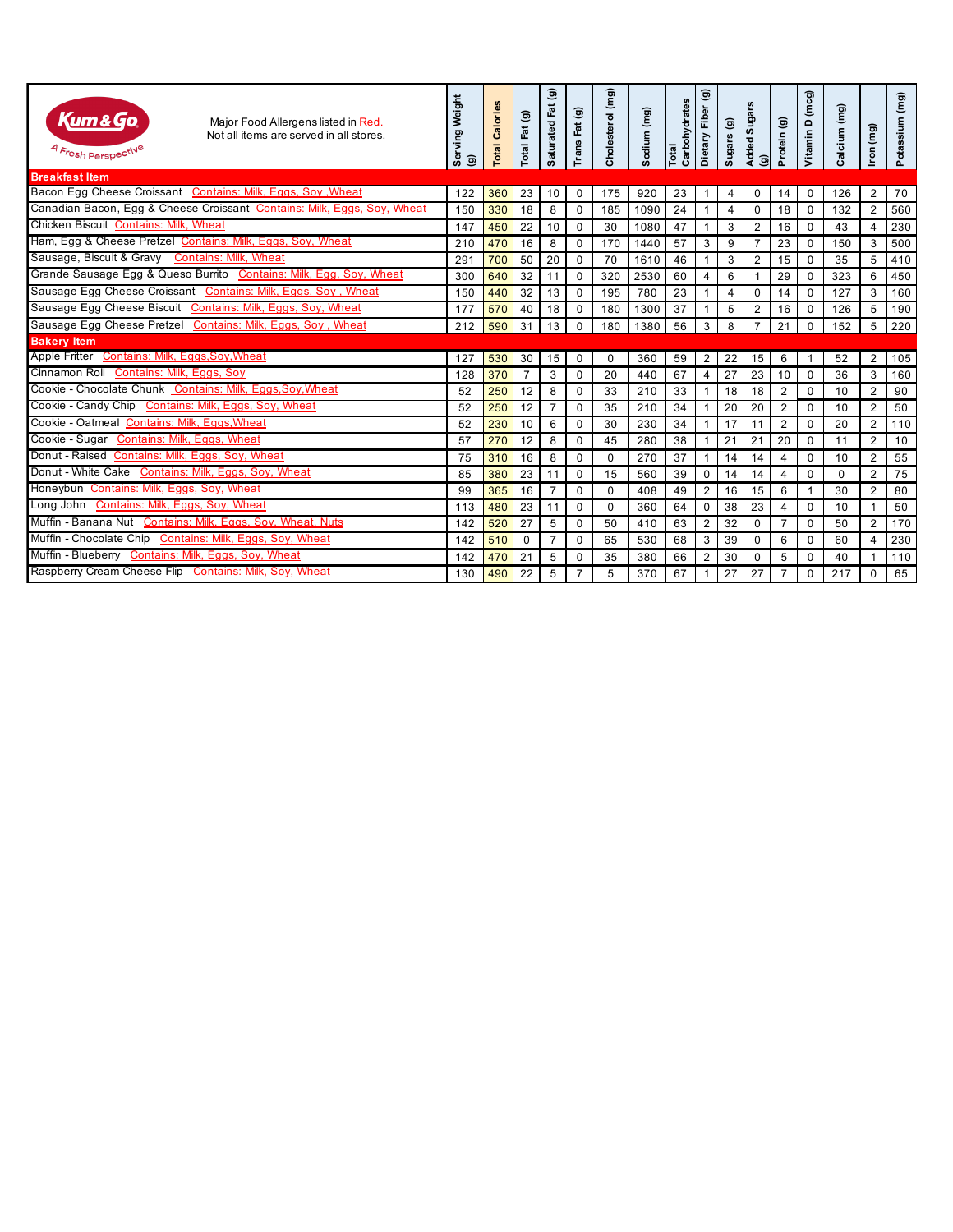| Kum&Go<br>Major Food Allergens listed in Red.<br>Not all items are served in all stores.<br><sup>4</sup> Fresh Perspecti <sup>ve</sup> | Serving Weight<br>$\circledcirc$ | Calories<br>Total | ම<br>Fat<br>Total | ම<br>Saturated Fat | $\widehat{\mathbf{G}}$<br>Fat<br>Trans | Cholesterol (mg) | Sodium (mg) | Carbohydrates<br>Total | $\widehat{\mathbf{e}}$<br>Dietary Fiber | $\widehat{\mathbf{e}}$<br>Sugars | <b>Sugars</b><br>Added<br>$\widehat{\mathbf{G}}$ | Protein (g)    | Vitamin D (mcg) | Calcium (mg) | Iron (mg)      | Potassium (mg) |
|----------------------------------------------------------------------------------------------------------------------------------------|----------------------------------|-------------------|-------------------|--------------------|----------------------------------------|------------------|-------------|------------------------|-----------------------------------------|----------------------------------|--------------------------------------------------|----------------|-----------------|--------------|----------------|----------------|
| <b>Lunch Item</b>                                                                                                                      |                                  |                   |                   |                    |                                        |                  |             |                        |                                         |                                  |                                                  |                |                 |              |                |                |
| Angus Cheeseburger Contains: Milk, Soy, Wheat                                                                                          | 184                              | 570               | 31                | 13                 | $\overline{1}$                         | 40               | 1250        | 40                     | $\mathbf{1}$                            | 5                                | $\overline{4}$                                   | 32             | $\Omega$        | 148          | $\overline{4}$ | 320            |
| Angus Bacon Cheeseburger Contains: Milk, Soy, Wheat                                                                                    | 195                              | 630               | 36                | 15                 | $\overline{1}$                         | 50               | 1510        | 41                     | $\mathbf{1}$                            | 5                                | $\overline{4}$                                   | 35             | $\Omega$        | 148          | 4              | 330            |
| Burrito - Grande Beef Barbacoa Contains: Milk, Wheat                                                                                   | 352                              | 580               | 17                | 6                  | $\mathbf 0$                            | 70               | 2230        | 73                     | 4                                       | 4                                | $\pmb{0}$                                        | 33             | 0               | 237          | $\overline{7}$ | 760            |
| Crispy Chicken Sandwich Contains: Soy, Wheat                                                                                           | 209                              | 570               | 22                | 5                  | $\mathbf 0$                            | 50               | 1190        | 63                     | 1                                       | 4                                | $\overline{4}$                                   | 30             | 0               | 80           | 3              | 360            |
| Ham & Swiss Pretzel Contains: Milk, Wheat                                                                                              | 202                              | 470               | 16                | 9                  | $\mathbf 0$                            | 60               | 1300        | 55                     | 3                                       | 8                                | $\overline{7}$                                   | 27             | 0               | 240          | 3              | 750            |
| Honey Hot Chicken Sandwich Contains: Soy, Wheat                                                                                        | 184                              | 510               | 20                | $\overline{4}$     | $\mathbf 0$                            | 50               | 1330        | 56                     | $\overline{2}$                          | $\overline{4}$                   | $\overline{4}$                                   | 26             | $\mathbf 0$     | 78           | 3              | 370            |
| Chicken Tenders - 3 Contains: Wheat                                                                                                    | 207                              | 500               | 24                | 5                  | $\mathbf 0$                            | 75               | 1200        | 36                     | 0                                       | $\mathbf 0$                      | $\mathbf 0$                                      | 36             | 0               | 30           | 2              | 450            |
| <b>Made to Order Panini</b>                                                                                                            |                                  |                   |                   |                    |                                        |                  |             |                        |                                         |                                  |                                                  |                |                 |              |                |                |
| Brisket & Cheddar Panini Contains: Milk, Soy, Wheat                                                                                    | 260                              | 670               | 37                | 16                 | $\mathbf 0$                            | 85               | 2770        | 54                     | $\overline{2}$                          | $\mathbf{1}$                     | $\mathbf 0$                                      | 31             | $\mathbf 0$     | 329          | 5              | 500            |
| Grilled Cheese Panini Contains: Milk, Soy, Wheat                                                                                       | 200                              | 570               | 29                | 15                 | $\mathbf 0$                            | 75               | 2060        | 46                     | $\overline{2}$                          | $\mathbf 0$                      | $\Omega$                                         | 30             | $\Omega$        | 683          | 3              | 125            |
| Italian Chicken Panini Contains: Milk, Soy, Wheat                                                                                      | 266                              | 510               | 17                | 5                  | $\pmb{0}$                              | 85               | 2490        | 50                     | $\overline{4}$                          | $\mathbf{1}$                     | $\pmb{0}$                                        | 38             | 4               | 202          | 5              | 380            |
| <b>Pizza Slices</b>                                                                                                                    |                                  |                   |                   |                    |                                        |                  |             |                        |                                         |                                  |                                                  |                |                 |              |                |                |
| Cheese Pizza Slice Contains: Milk, Soy, Wheat                                                                                          | 118                              | 260               | 10                | 6                  | $\mathbf 0$                            | 30               | 560         | 30                     | 2                                       | 2                                | $\mathbf 0$                                      | 13             | 6               | 206          | 2              | 180            |
| Italian Sausage Pizza Slice Contains: Milk, Soy, Wheat                                                                                 | 122                              | 270               | 12                | 6                  | $\mathbf{0}$                           | 30               | 630         | 29                     | $\overline{2}$                          | $\overline{2}$                   | $\mathbf 0$                                      | 12             | $\overline{4}$  | 164          | 2              | 190            |
| Pepperoni Pizza Slice Contains: Milk, Soy, Wheat                                                                                       | 114                              | 260               | 11                | 5                  | $\mathbf 0$                            | 30               | 610         | 29                     | $\overline{2}$                          | $\overline{2}$                   | $\mathbf 0$                                      | 12             | $\overline{4}$  | 160          | 2              | 160            |
| Bacon Cheeseburger Pizza Slice Contains: Milk, Soy, Wheat                                                                              | 187                              | 290               | 12                | 6                  | $\mathbf 0$                            | 45               | 870         | 32                     | 4                                       | $\mathbf{3}$                     | $\mathbf{1}$                                     | 16             | $\overline{4}$  | 159          | 2              | 380            |
| BBQ Chicken Pizza Slice Contains: Milk, Soy, Wheat                                                                                     | 122                              | 280               | 8                 | $\overline{4}$     | $\mathbf 0$                            | 30               | 640         | 39                     | $\mathbf{1}$                            | 12                               | $\mathbf 0$                                      | 14             | $\overline{4}$  | 140          | 2              | 95             |
| Beef Pizza Slice Contains: Milk, Soy, Wheat                                                                                            | 122                              | 250               | 9                 | 5                  | $\Omega$                               | 30               | 670         | 30                     | 3                                       | $\overline{2}$                   | $\mathbf{1}$                                     | 13             | $\overline{4}$  | 159          | 3              | 220            |
| Breakfast Pizza Slice Contains: Milk, Eggs, Soy, Wheat                                                                                 | 116                              | 290               | 13                | 6                  | $\mathbf 0$                            | 60               | 790         | 28                     | $\mathbf{1}$                            | $\overline{2}$                   | $\mathbf 0$                                      | 16             | $\overline{4}$  | 174          | 2              | 230            |
| Chipotle Chicken Bacon Ranch Pizza Slice Contains: Milk, Eggs, Soy, Wheat                                                              | 127                              | 380               | 21                | $\overline{7}$     | $\mathbf 0$                            | 45               | 860         | 31                     | $\mathbf{1}$                            | 3                                | $\overline{2}$                                   | 15             | 4               | 142          | 2              | 125            |
| Combo Pizza Slice Contains: Milk, Soy, Wheat                                                                                           | 134                              | 270               | 11                | 5                  | $\mathbf 0$                            | 30               | 690         | 30                     | 3                                       | 3                                | 0                                                | 13             | $\overline{4}$  | 162          | 3              | 200            |
| Hawaiian Pizza Slice Contains: Milk, Soy, Wheat                                                                                        | 135                              | 280               | 10                | 5                  | $\mathbf 0$                            | 40               | 780         | 31                     | $\overline{2}$                          | 3                                | $\mathbf 0$                                      | 15             | $\overline{4}$  | 154          | 2              | 330            |
| Italian Meat Pizza Slice Contains: Milk, Soy, Wheat                                                                                    | 131                              | 320               | 16                | $\overline{7}$     | $\Omega$                               | 40               | 810         | 30                     | $\overline{2}$                          | $\overline{2}$                   | $\Omega$                                         | 14             | $\overline{4}$  | 157          | 2              | 180            |
| Roasted Vegetable Slice Contains: Milk, Soy, Wheat                                                                                     | 136                              | 230               | $\overline{7}$    | $\overline{4}$     | $\mathbf 0$                            | 20               | 510         | 31                     | 3                                       | 3                                | $\mathbf 0$                                      | 11             | $\overline{4}$  | 154          | 2              | 190            |
| Vegtarian Breakfast Slice Contains: Milk, Eggs, Soy, Wheat                                                                             | 103                              | 240               | 10                | 5                  | $\mathbf 0$                            | 45               | 480         | 28                     | $\mathbf{1}$                            | $\overline{2}$                   | $\mathbf 0$                                      | 11             | $\overline{4}$  | 170          | 2              | 75             |
| <b>Roller Grill Item</b>                                                                                                               |                                  |                   |                   |                    |                                        |                  |             |                        |                                         |                                  |                                                  |                |                 |              |                |                |
| Hot Dog Bun Contains: Soy, Wheat                                                                                                       | 43                               | 130               | 3                 | $\mathbf{1}$       | $\mathbf 0$                            | $\mathbf 0$      | 200         | 23                     | $\mathbf{1}$                            | 3                                | $\overline{2}$                                   | $\overline{4}$ | 0               | 50           | $\mathbf{1}$   | 40             |
| Egg Roll Contains: Eggs, Soy, Wheat                                                                                                    | 85                               | 180               | 9                 | 3                  | $\mathbf 0$                            | 10               | 490         | 20                     | $\overline{2}$                          | 3                                | $\mathbf{1}$                                     | $\overline{7}$ | $\mathbf 0$     | 30           | $\overline{2}$ | 240            |
| Meat Frank                                                                                                                             | 91                               | 278               | 26                | 9                  | $\mathbf 0$                            | 2                | 828         | $\overline{2}$         | 0                                       | 0                                | $\mathbf 0$                                      | 9              | 0               | 80           | $\mathbf{1}$   | 185            |
| Cheddarwurst Sausage Contains: Milk                                                                                                    | 91                               | 290               | 26                | 10                 | $\mathbf 0$                            | 65               | 900         | $\overline{2}$         | $\mathbf{1}$                            | $\mathbf 0$                      | $\mathbf 0$                                      | 12             | 0               | 73           | $\mathbf{1}$   | 185            |
| Buffalo Chicken Rollerbite Contains: Milk, Soy, Wheat                                                                                  | 71                               | 150               | $\overline{7}$    | 2                  | $\mathbf 0$                            | 35               | 530         | 11                     | 0                                       | 2                                | $\mathbf 0$                                      | 12             | 0               | 89           | $\mathbf{1}$   | 190            |
| Bacon Egg Cheese Tornado Contains: Wheat, Eggs, Milk                                                                                   | 85                               | 180               | $\overline{7}$    | 2                  | $\mathbf 0$                            | 40               | 300         | 22                     | $\mathbf{1}$                            | $\mathbf{1}$                     | $\mathbf 0$                                      | 6              | 0               | 40           | 2              | $\Omega$       |
| Cheesy Pepperjack Tornado Contains: Wheat, Milk                                                                                        | 85                               | 200               | 9                 | $\overline{4}$     | $\mathbf{0}$                           | 10               | 380         | 23                     | $\mathbf{1}$                            | $\mathbf{1}$                     | $\Omega$                                         | 6              | 0               | 82           | $\mathbf{1}$   | $\mathbf 0$    |
| French Toast Tornado Contains: Wheat, Milk, Soy, Eggs                                                                                  | 85                               | 190               | 9                 | 2                  | $\mathbf 0$                            | 25               | 400         | 22                     | $\mathbf{1}$                            | $\mathbf{1}$                     | $\Omega$                                         | $\overline{7}$ | 0               | 40           | $\overline{2}$ | $\Omega$       |
| Ranchero Beef & Cheese Tornado Contains: Wheat, Soy, Milk                                                                              | 85                               | 180               | 6                 | 2                  | $\mathbf 0$                            | 10               | 340         | 24                     | $\mathbf{1}$                            | $\mathbf{1}$                     | $\Omega$                                         | 8              | $\Omega$        | 60           | $\overline{2}$ | $\mathbf 0$    |
| Sausage Egg Cheese Tornado Contains: Eggs, Wheat, Milk, Soy                                                                            | 85                               | 190               | 9                 | $\overline{2}$     | $\Omega$                               | 30               | 290         | 22                     | $\mathbf{1}$                            | $\mathbf{1}$                     | $\Omega$                                         | 6              | $\Omega$        | 40           | $\overline{2}$ | $\Omega$       |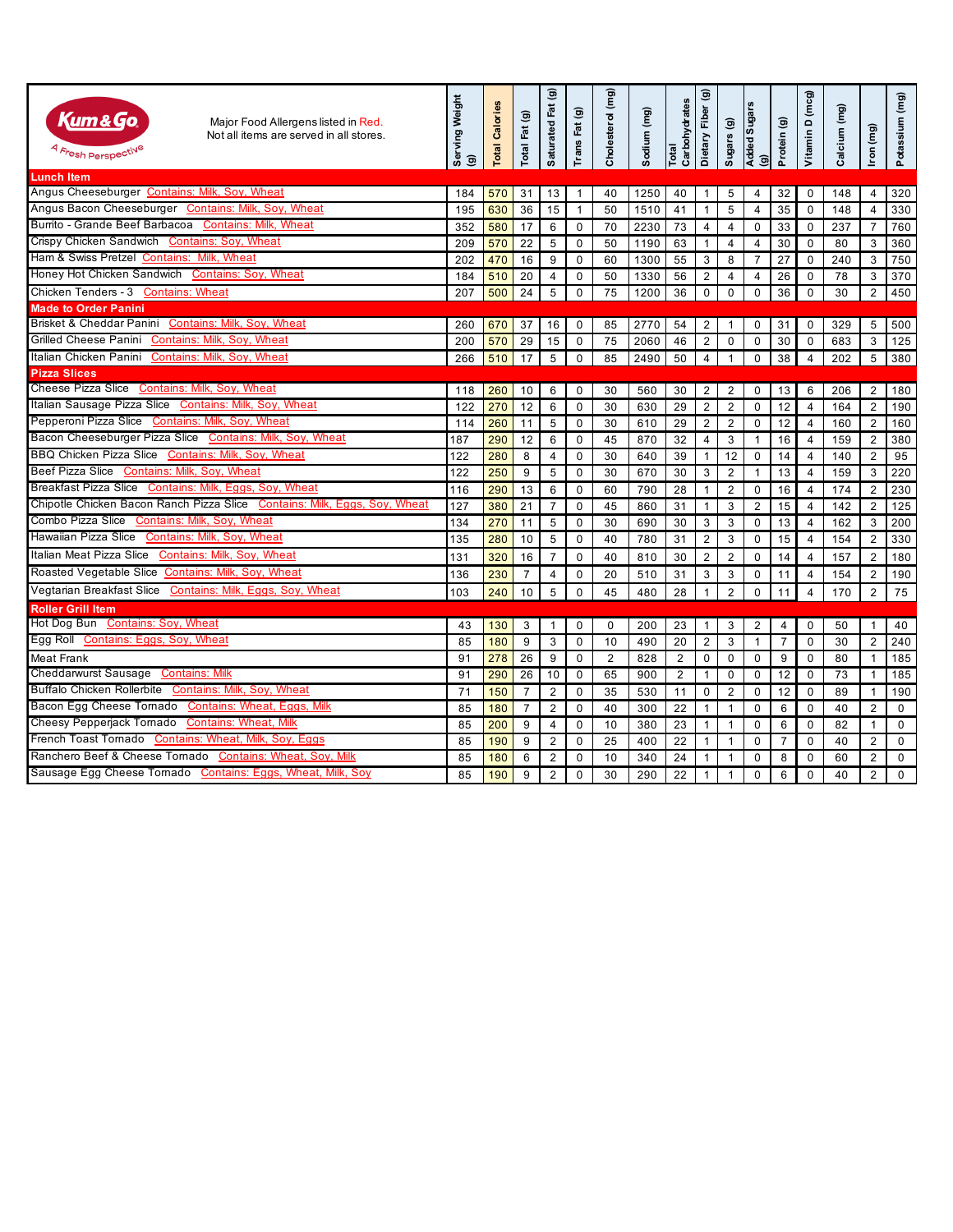| Kum&Go.<br>Major Food Allergens listed in Red.<br>Not all items are served in all stores.<br><i><sup>A Fr</sup>esh Perspecti<sup>ve</sup></i> | Serving Weight<br>ම | Calories<br>Total | Fat (g)<br>Total | $\widehat{\mathbf{e}}$<br>Saturated Fat | $\widehat{\mathbf{G}}$<br>Fat<br>Trans | Cholesterol (mg) | Sodium (mg) | Carbohydrates<br>Total | Dietary Fiber (g) | Sugars (g)     | (g)<br>Added Sugars | Protein (g) | Vitamin D (mcg) | Calcium (mg) | Iron (mg)      | Potassium (mg) |
|-----------------------------------------------------------------------------------------------------------------------------------------------|---------------------|-------------------|------------------|-----------------------------------------|----------------------------------------|------------------|-------------|------------------------|-------------------|----------------|---------------------|-------------|-----------------|--------------|----------------|----------------|
| <b>Made to Order Stackers</b>                                                                                                                 |                     |                   |                  |                                         |                                        |                  |             |                        |                   |                |                     |             |                 |              |                |                |
| Bacon Egg Cheese Stacker Contains: Milk, Eggs, Soy, Wheat                                                                                     | 124                 | 330               | 15               | 6                                       | $\Omega$                               | 115              | 760         | 33                     | $\mathbf{1}$      | 2              | $\mathbf 0$         | 17          | $\Omega$        | 167          | 2              | 170            |
| Brisket Egg Cheese Stacker Contains: Milk, Eggs, Soy, Wheat                                                                                   | 140                 | 340               | 13               | 5                                       | $\mathbf 0$                            | 130              | 770         | 34                     | $\mathbf{1}$      | 3              | $\mathbf 0$         | 20          | $\Omega$        | 168          | 3              | 180            |
| Chicken Chorizo Egg Cheese Stacker Contains: Milk, Eggs, Soy, Wheat                                                                           | 141                 | 310               | 11               | $\overline{4}$                          | $\Omega$                               | 125              | 760         | 34                     | $\overline{2}$    | $\overline{2}$ | $\Omega$            | 19          | $\Omega$        | 178          | 3              | 210            |
| Sausage Egg & Cheese Stacker Contains: Milk, Eggs, Soy, Wheat                                                                                 | 140                 | 350               | 16               | 6                                       | $\mathbf{0}$                           | 125              | 810         | 34                     | $\mathbf{1}$      | $\overline{2}$ | $\mathbf{1}$        | 18          | 0               | 171          | 3              | 180            |
| Peanut Butter & Jelly Stacker Contains: Soy, Wheat, Nuts                                                                                      | 110                 | 390               | 15               | 3                                       | $\mathbf 0$                            | $\mathbf 0$      | 370         | 53                     | 3                 | 19             | 17                  | 12          | 0               | 55           | 2              | 210            |
| Stacker: Banana & NUTELLA Contains: Milk, Soy, Wheat, Nuts                                                                                    | 140                 | 370               | 10               | 3                                       | $\mathbf 0$                            | $\overline{4}$   | 290         | 61                     | 3                 | 24             | 15                  | 8           | 0               | 71           | 3              | 390            |
| BBQ Brisket Stacker Contains: Milk, Soy, Wheat                                                                                                | 130                 | 330               | 9                | 3                                       | $\mathbf 0$                            | 25               | 1050        | 48                     | $\overline{2}$    | 6              | $\mathbf{3}$        | 14          | 0               | 50           | 3              | 190            |
| Feta Falafel Stacker Contains: Milk, Eggs, Soy, Wheat                                                                                         | 167                 | 370               | 16               | 3                                       | $\mathbf 0$                            | 10               | 1010        | 46                     | 4                 | 6              | $\overline{2}$      | 12          | 0               | 126          | 3              | 160            |
| Mango Pork Stacker Contains: Milk, Soy, Wheat                                                                                                 | 149                 | 360               | 14               | 6                                       | $\mathbf 0$                            | 30               | 700         | 44                     | $\overline{2}$    | 6              | $\mathbf{1}$        | 16          | 0               | 151          | 2              | 125            |
| Nashville Hot Chicken Stacker Contains: Milk, Eggs, Soy, Wheat                                                                                | 130                 | 320               | 12               | 3                                       | $\mathbf 0$                            | 15               | 900         | 41                     | $\overline{2}$    | $\overline{2}$ | $\mathbf{1}$        | 12          | 0               | 54           | 2              | 115            |
| Pork Trio Stacker Contains: Milk, Soy, Wheat                                                                                                  | 144                 | 350               | 14               | $\overline{7}$                          | $\mathbf 0$                            | 40               | 990         | 34                     | $\mathbf{1}$      | 3              | $\mathbf{1}$        | 20          | 0               | 151          | $\overline{2}$ | 170            |
| Salsa Verde Chicken Stacker Contains: Milk, Eggs, Soy, Wheat                                                                                  | 151                 | 350               | 13               | 3                                       | $\mathbf 0$                            | 20               | 660         | 47                     | $\overline{2}$    | 5              |                     | 13          | 0               | 55           | $\overline{2}$ | 150            |
| <b>Made to Order Burritos</b>                                                                                                                 |                     |                   |                  |                                         |                                        |                  |             |                        |                   |                |                     |             |                 |              |                |                |
| Early Bird Chicken Chorizo Burrito Contains: Milk, Eggs, Soy, Wheat                                                                           | 260                 | 480               | 20               | 10                                      | $\mathbf{0}$                           | 50               | 1250        | 51                     | 4                 | 5              | -1                  | 22          | $\mathbf 0$     | 298          | $\overline{4}$ | 480            |
| Go Getter Sausage Queso Burrito Contains: Milk, Eggs, Soy, Wheat                                                                              | 246                 | 490               | 24               | 10                                      | $\mathbf 0$                            | 130              | 1240        | 51                     | 3                 | 5              | 2                   | 19          | $\mathbf 0$     | 218          | $\overline{4}$ | 410            |
| Rise & Shine Southwest Bacon Burrito Contains: Milk, Eggs, Soy, Wheat                                                                         | 232                 | 610               | 36               | 12                                      | $\mathbf 0$                            | 170              | 1620        | 48                     | 3                 | 6              | $\mathbf{1}$        | 24          | 0               | 204          | 3              | 370            |
| Smokehouse Brisket Cheddar Burrito Contains: Milk, Eggs, Wheat                                                                                | 260                 | 570               | 32               | 9                                       | $\mathbf 0$                            | 140              | 1360        | 51                     | 3                 | 5              | $\mathbf 0$         | 20          | 0               | 201          | 3              | 430            |
| <b>Made to Order Bowls</b>                                                                                                                    |                     |                   |                  |                                         |                                        |                  |             |                        |                   |                |                     |             |                 |              |                |                |
| Early Bird Chicken Chorizo Bowl Contains: Milk, Eggs, Soy                                                                                     | 227                 | 290               | 13               | 60                                      | $\mathbf 0$                            | 40               | 1140        | 26                     | 3                 | 5              | $\mathbf{1}$        | 17          | 0               | 198          | 2              | 700            |
| Go Getter Sausage Queso Bowl Contains: Milk, Eggs, Soy                                                                                        | 213                 | 310               | 17               | 6                                       | $\mathbf 0$                            | 125              | 1130        | 26                     | $\overline{2}$    | 5              | $\mathbf{1}$        | 13          | 0               | 119          | 2              | 620            |
| Rise & Shine Southwest Bacon Bowl Contains: Milk, Eggs, Soy                                                                                   | 241                 | 480               | 32               | 10                                      | $\mathbf 0$                            | 170              | 1680        | 30                     | 3                 | $\overline{7}$ | $\mathbf{1}$        | 20          | 0               | 120          | 2              | 720            |
| Smokehouse Brisket Cheddar Bowl Contains: Milk, Eggs                                                                                          | 241                 | 410               | 27               | $\overline{7}$                          | $\mathbf 0$                            | 140              | 1340        | 26                     | $\overline{c}$    | 5              | $\mathbf 0$         | 15          | $\Omega$        | 113          | 2              | 650            |
| <b>Brisket Taco Bowl Contains: Milk</b>                                                                                                       | 462                 | 730               | 38               | 9                                       | $\mathbf 0$                            | 60               | 1540        | 74                     | $\overline{7}$    | 12             | 3                   | 24          | $\Omega$        | 88           | $\overline{4}$ | 580            |
| Buffalo Chicken Bowl Contains: Milk, Eggs, Soy                                                                                                | 498                 | 780               | 46               | 14                                      | $\mathbf 0$                            | 65               | 2190        | 67                     | $\overline{7}$    | 6              | 3                   | 24          | 0               | 277          | 3              | 570            |
| Caribbean Pulled Pork Bowl Contains: Milk, Eggs, Soy                                                                                          | 477                 | 830               | 50               | 15                                      | $\mathbf 0$                            | 70               | 1490        | 70                     | 6                 | 12             | $\mathbf{3}$        | 25          | 0               | 258          | 3              | 440            |
| Chimi Chicken Bowl Contains: Milk                                                                                                             | 593                 | 810               | 42               | 13                                      | $\mathbf 0$                            | 60               | 1360        | 81                     | 9                 | 13             | 3                   | 27          | 0               | 296          | $\overline{4}$ | 660            |
| Hummus Falafel Bowl Contains: Milk, Soy, Wheat                                                                                                | 512                 | 840               | 37               | 5                                       | $\mathbf 0$                            | 15               | 2190        | 102                    | 15                | 16             | 3                   | 25          | 0               | 227          | 6              | 670            |
| <b>Grab &amp; Go Burritos</b>                                                                                                                 |                     |                   |                  |                                         |                                        |                  |             |                        |                   |                |                     |             |                 |              |                |                |
| Brisket Cheddar Breakfast Burrito Contains: Milk, Eggs, Wheat                                                                                 | 218                 | 490               | 24               | 8                                       | $\mathbf{0}$                           | 130              | 1050        | 48                     | 3                 | 3              | 0                   | 19          | 0               | 175          | 3              | 350            |
| Chicken Chorizo Egg White Burrito Contains: Milk, Eggs, Soy, Wheat                                                                            | 232                 | 420               | 16               | $\overline{7}$                          | $\mathbf{0}$                           | 40               | 1100        | 50                     | 4                 | $\overline{4}$ | $\mathbf{1}$        | 19          | $\Omega$        | 197          | 3              | 430            |
| Sausage Queso Burrito Contains: Milk, Eggs, Soy, Wheat                                                                                        | 232                 | 490               | 24               | 10                                      | $\mathbf{0}$                           | 130              | 1180        | 50                     | 3                 | 5              | $\overline{2}$      | 19          | $\Omega$        | 218          | 3              | 360            |
| Southwest Bacon Burrito Contains: Milk, Eggs, Soy, Wheat                                                                                      | 232                 | 610               | 36               | 12                                      | $\mathbf 0$                            | 170              | 1620        | 48                     | 3                 | 6              | $\mathbf 1$         | 24          | $\Omega$        | 204          | 3              | 370            |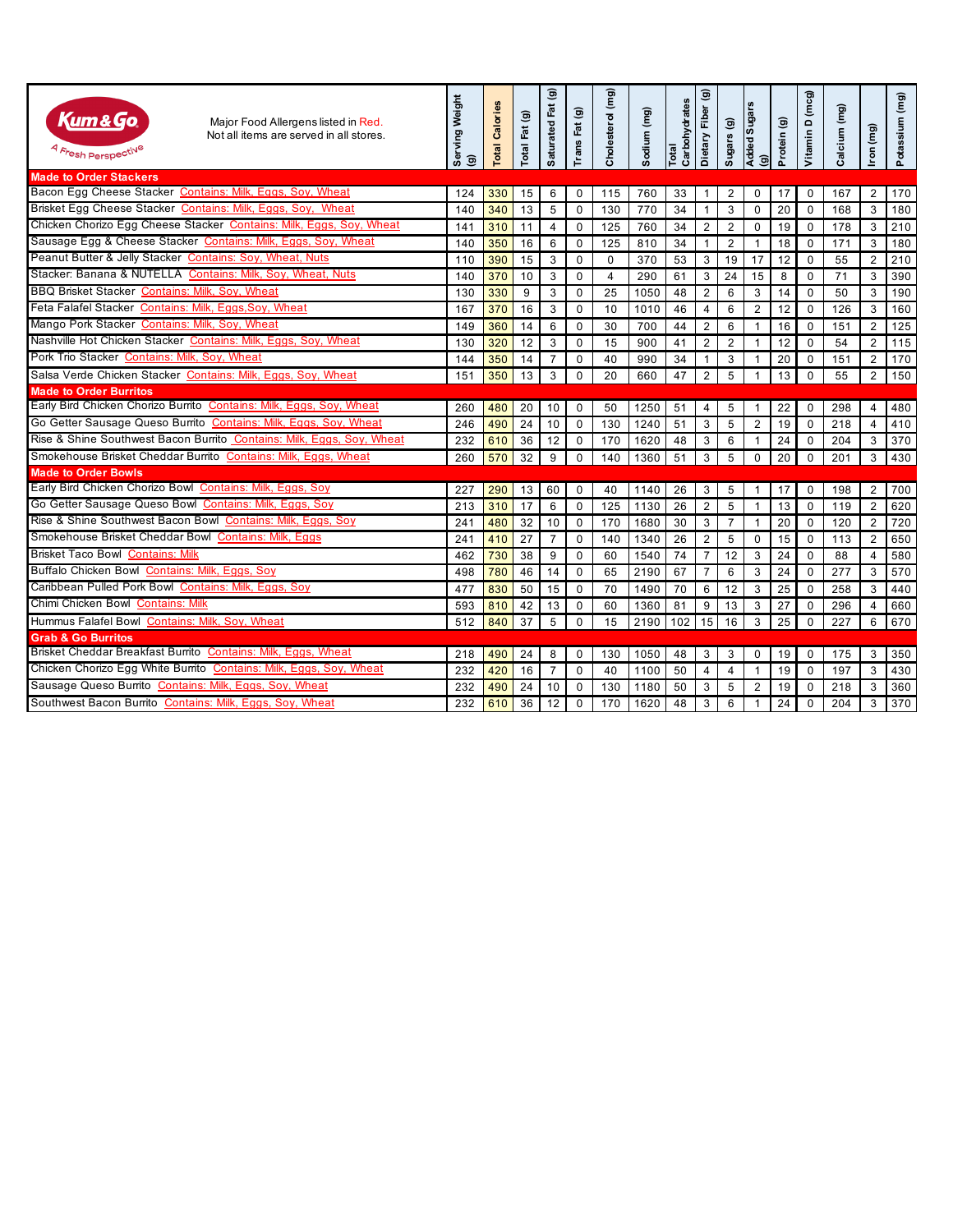| Kum&Go.<br>Not all items are<br>served in all stores.<br>4 Fresh Perspective | Fluid Ounces | <b>Total Calories</b> | Total Fat (g) | Sodium (mg) | Total Carbohydrates<br>(g) | ම<br><b>Sugars</b> | $\widehat{\mathbf{e}}$<br>Protein |
|------------------------------------------------------------------------------|--------------|-----------------------|---------------|-------------|----------------------------|--------------------|-----------------------------------|
| <b>Cold Fountain Beverage</b>                                                |              |                       |               |             |                            |                    |                                   |
| Coca-Cola                                                                    | 22           | 290                   | 0.0           | 65          | 80                         | 80                 | 0                                 |
| Coca-Cola                                                                    | 30           | 400                   | 0.0           | 90          | 109                        | 109                | 0                                 |
| Coca-Cola                                                                    | 40           | 530                   | 0.0           | 120         | 145                        | 145                | 0                                 |
| Coca-Cola                                                                    | 52           | 690                   | 0.0           | 150         | 189                        | 189                | 0                                 |
| Coca-Cola                                                                    | 64           | 850                   | 0.0           | 190         | 232                        | 232                | 0                                 |
| Coca-Cola                                                                    | 100          | 1330                  | 0.0           | 300         | 363                        | 363                | 0                                 |
| Diet Coke                                                                    | 22           | $\mathbf 0$           | 0.0           | 95          | 0                          | 0                  | 0                                 |
| Diet Coke                                                                    | 30           | $\Omega$              | 0.0           | 125         | $\mathbf 0$                | $\mathbf{0}$       | 0                                 |
| Diet Coke                                                                    | 40           | $\Omega$              | 0.0           | 170         | $\mathbf{0}$               | 0                  | 0                                 |
| Diet Coke                                                                    | 52           | 0                     | 0.0           | 220         | < 1                        | < 1                | 0                                 |
| Diet Coke                                                                    | 64           | 5                     | 0.0           | 270         | < 1                        | < 1                | 0                                 |
| Diet Coke                                                                    | 100          | 10                    | 0.0           | 420         | 1                          | 1                  | 0                                 |
| Caffeine Free Diet Coke                                                      | 22           | $\Omega$              | 0.0           | 95          | $\mathbf 0$                | 0                  | 0                                 |
| Caffeine Free Diet Coke                                                      | 30           | $\Omega$              | 0.0           | 125         | 0                          | 0                  | 0                                 |
| Caffeine Free Diet Coke                                                      | 40           | $\Omega$              | 0.0           | 170         | 0                          | 0                  | 0                                 |
| Caffeine Free Diet Coke                                                      | 52           | 0                     | 0.0           | 220         | 0                          | 0                  | 0                                 |
| Caffeine Free Diet Coke                                                      | 64           | 5                     | 0.0           | 270         | < 1 g                      | < 1                | 0                                 |
| Caffeine Free Diet Coke                                                      | 100          | 10                    | 0.0           | 420         | < 1 g                      | $\leq 1$           | 0                                 |
| Coke Zero                                                                    | 22           | $\mathbf{0}$          | 0.0           | 75          | 0                          | 0                  | 0                                 |
| Coke Zero                                                                    | 30           | $\Omega$              | 0.0           | 105         | $\mathbf{0}$               | 0                  | 0                                 |
| Coke Zero                                                                    | 40           | 0                     | 0.0           | 140         | $\mathbf{0}$               | 0                  | 0                                 |
| Coke Zero                                                                    | 52           | $\Omega$              | 0.0           | 180         | < 1 g                      | < 1                | 0                                 |
| Coke Zero                                                                    | 64           | 5                     | 0.0           | 220         | < 1 g                      | <1                 | 0                                 |
| Coke Zero                                                                    | 100          | 10                    | 0.0           | 350         | 1                          | 1                  | 0                                 |
| <b>Full Throttle Twisted</b>                                                 | 22           | 320                   | 0.0           | 230         | 83                         | 83                 | 0                                 |
| <b>Full Throttle Twisted</b>                                                 | 30           | 430                   | 0.0           | 310         | 113                        | 113                | 0                                 |
| <b>Full Throttle Twisted</b>                                                 | 40           | 570                   | 0.0           | 420         | 151                        | 151                | 0                                 |
| <b>Full Throttle Twisted</b>                                                 | 52           | 750                   | 0.0           | 540         | 197                        | 197                | 0                                 |
| <b>Full Throttle Twisted</b>                                                 | 64           | 920                   | 0.0           | 670         | 242                        | 242                | 0                                 |
| <b>Full Throttle Twisted</b>                                                 | 100          | 1440                  | 0.0           | 1040        | 378                        | 378                | 0                                 |
| Glaceau vitaminwater XXX                                                     | 30           | 190                   | 0.0           | 100         | 52                         | 50                 | 0                                 |
| Glaceau vitaminwater XXX                                                     | 40           | 260                   | 0.0           | 130         | 70                         | 67                 | 0                                 |
| Glaceau vitaminwater XXX                                                     | 52           | 330                   | 0.0           | 170         | 90                         | 87                 | $\Omega$                          |
| Glaceau vitaminwater XXX                                                     | 64           | 410                   | 0.0           | 210         | 111                        | 107                | 0                                 |
| Glaceau vitaminwater XXX                                                     | 100          | 640                   | 0.0           | 330         | 174                        | 168                | 0                                 |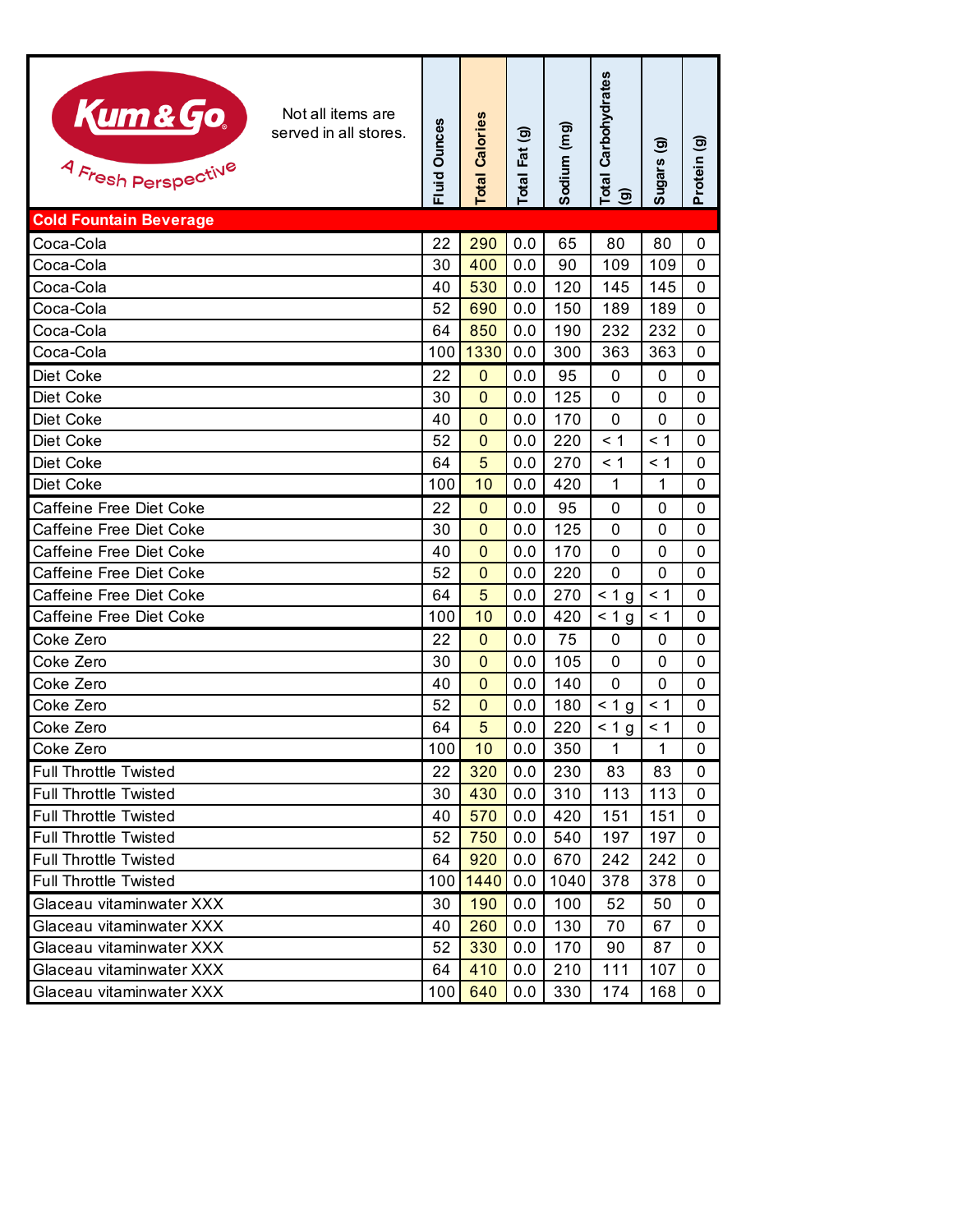| Kum & Go.<br>Not all items are<br>served in all stores.<br>4 Fresh Perspective | <b>Fluid Ounces</b> | Calories<br>Total | Total Fat (g) | Sodium (mg) | <b>Total Carbohydrates</b><br>ම | ම<br><b>Sugars</b> | $\widehat{\mathbf{e}}$<br>Protein |
|--------------------------------------------------------------------------------|---------------------|-------------------|---------------|-------------|---------------------------------|--------------------|-----------------------------------|
| <b>Cold Fountain Beverage</b>                                                  |                     |                   |               |             |                                 |                    |                                   |
| Glaceau vitaminwater XXX zero                                                  | 22                  | $\mathbf 0$       | 0.0           | 75          | 1                               | 0                  | 0                                 |
| Glaceau vitaminwater XXX zero                                                  | 30                  | 5                 | 0.0           | 100         | 1                               | 0                  | 0                                 |
| Glaceau vitaminwater XXX zero                                                  | 40                  | 10                | 0.0           | 135         | $\overline{2}$                  | 0                  | 0                                 |
| Glaceau vitaminwater XXX zero                                                  | 52                  | 10                | 0.0           | 180         | $\overline{2}$                  | 0                  | 0                                 |
| Glaceau vitaminwater XXX zero                                                  | 64                  | 15                | 0.0           | 220         | 3                               | 0                  | 0                                 |
| Glaceau vitaminwater XXX zero                                                  | 100                 | 20                | 0.0           | 340         | 5                               | 0                  | 0                                 |
| <b>POWERade Mountain Blast</b>                                                 | 22                  | 170               | 0.0           | 220         | 44                              | 44                 | 0                                 |
| <b>POWERade Mountain Blast</b>                                                 | 30                  | 230               | 0.0           | 300         | 60                              | 58                 | 0                                 |
| <b>POWERade Mountain Blast</b>                                                 | 40                  | 300               | 0.0           | 400         | 80                              | 80                 | 0                                 |
| <b>POWERade Mountain Blast</b>                                                 | 52                  | 390               | 0.0           | 510         | 104                             | 103                | 0                                 |
| <b>POWERade Mountain Blast</b>                                                 | 64                  | 490               | 0.0           | 630         | 128                             | 127                | 0                                 |
| <b>POWERade Mountain Blast</b>                                                 | 100                 | 760               | 0.0           | 990         | 199                             | 199                | 0                                 |
| Sprite                                                                         | 22                  | 290               | 0.0           | 130         | 77                              | 77                 | 0                                 |
| Sprite                                                                         | 30                  | 390               | 0.0           | 180         | 105                             | 105                | 0                                 |
| Sprite                                                                         | 40                  | 520               | 0.0           | 240         | 140                             | 140                | 0                                 |
| Sprite                                                                         | 52                  | 680               | 0.0           | 310         | 182                             | 182                | 0                                 |
| Sprite                                                                         | 64                  | 830               | 0.0           | 380         | 224                             | 224                | 0                                 |
| Sprite                                                                         | 100                 | 1300              | 0.0           | 590         | 350                             | 350                | 0                                 |
| Pepsi                                                                          | 22                  | 280               | 0.0           | 60          | 76                              | 76                 | 0                                 |
| Pepsi                                                                          | 30                  | 380               | 0.0           | 80          | 104                             | 103                | 0                                 |
| Pepsi                                                                          | 40                  | 510               | 0.0           | 105         | 138                             | 138                | 0                                 |
| Pepsi                                                                          | 52                  | 660               | 0.0           | 140         | 180                             | 179                | 0                                 |
| Pepsi                                                                          | 64                  | 810               | 0.0           | 170         | 221                             | 220                | 0                                 |
| Pepsi                                                                          |                     | 100 1270          | 0.0           | 270         | 345                             | 344                | 0                                 |
| Diet Pepsi                                                                     | 22                  | $\mathbf 0$       | 0.0           | 105         | $\mathbf 0$                     | 0                  | 0                                 |
| Diet Pepsi                                                                     | 30                  | $\mathbf 0$       | 0.0           | 140         | 0                               | 0                  | 0                                 |
| Diet Pepsi                                                                     | 40                  | $\mathbf 0$       | 0.0           | 190         | 0                               | 0                  | 0                                 |
| Diet Pepsi                                                                     | 52                  | $\mathbf 0$       | 0.0           | 245         | 1                               | 0                  | 0                                 |
| Diet Pepsi                                                                     | 64                  | $\mathbf 0$       | 0.0           | 300         | 1                               | 0                  | 0                                 |
| Diet Pepsi                                                                     | 100                 | $\mathbf{0}$      | 0.0           | 470         | 1                               | 0                  | 0                                 |
| Wild Cherry Pepsi                                                              | 22                  | 290               | 0.0           | 55          | 77                              | 77                 | 0                                 |
| Wild Cherry Pepsi                                                              | 30                  | 390               | 0.0           | 80          | 105                             | 105                | 0                                 |
| Wild Cherry Pepsi                                                              | 40                  | 520               | 0.0           | 105         | 141                             | 140                | 0                                 |
| Wild Cherry Pepsi                                                              | 52                  | 670               | 0.0           | 135         | 183                             | 182                | 0                                 |
| Wild Cherry Pepsi                                                              | 64                  | 830               | 0.0           | 165         | 225                             | 224                | 0                                 |
| Wild Cherry Pepsi                                                              | 100                 | 1290              | 0.0           | 260         | 351                             | 350                | 0                                 |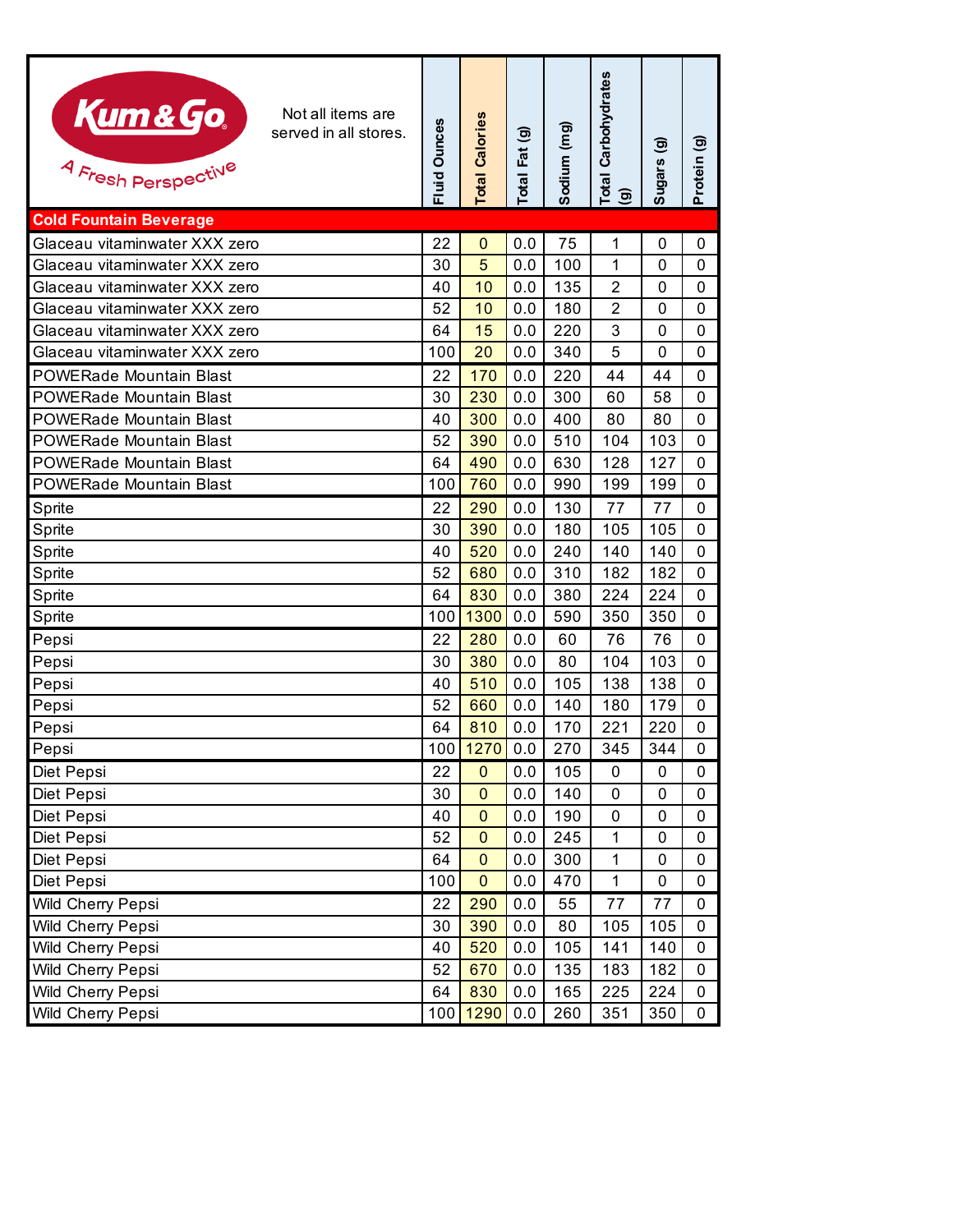| Kum&Go.<br>Not all items are<br>served in all stores.<br>4 Fresh Perspective | Fluid Ounces | <b>Total Calories</b> | Total Fat (g) | Sodium (mg) | Carbohydrates<br>Total<br>(g) | ම<br>Sugars    | <u>ම</u><br>Protein |
|------------------------------------------------------------------------------|--------------|-----------------------|---------------|-------------|-------------------------------|----------------|---------------------|
| <b>Cold Fountain Beverage</b>                                                |              |                       |               |             |                               |                |                     |
| <b>Mountain Dew</b>                                                          | 30           | 410                   | 0.0           | 125         | 110                           | 109            | 0                   |
| Mountain Dew                                                                 | 40           | 540                   | 0.0           | 170         | 146                           | 146            | 0                   |
| Mountain Dew                                                                 | 52           | 710                   | 0.0           | 220         | 190                           | 190            | 0                   |
| <b>Mountain Dew</b>                                                          | 64           | 870                   | 0.0           | 270         | 234                           | 233            | 0                   |
| Mountain Dew                                                                 | 100          | 1360                  | 0.0           | 420         | 365                           | 364            | 0                   |
| Diet Mountain Dew                                                            | 22           | 10                    | 0.0           | 100         | 1                             | 1              | 0                   |
| Diet Mountain Dew                                                            | 30           | 10                    | 0.0           | 140         | 1                             | 1              | 0                   |
| Diet Mountain Dew                                                            | 40           | 15                    | 0.0           | 185         | $\overline{2}$                | $\overline{2}$ | 0                   |
| Diet Mountain Dew                                                            | 52           | 20                    | 0.0           | 240         | $\overline{2}$                | $\overline{2}$ | $\mathbf{1}$        |
| Diet Mountain Dew                                                            | 64           | 25                    | 0.0           | 295         | 3                             | 2              | 1                   |
| Diet Mountain Dew                                                            | 100          | 40                    | 0.0           | 460         | $\overline{4}$                | 4              | $\mathbf{1}$        |
| Code Red Mountain Dew                                                        | 22           | 320                   | 0.0           | 90          | 85                            | 85             | 0                   |
| Code Red Mountain Dew                                                        | 30           | 430                   | 0.0           | 125         | 116                           | 115            | 0                   |
| Code Red Mountain Dew                                                        | 40           | 570                   | 0.0           | 165         | 154                           | 154            | 0                   |
| Code Red Mountain Dew                                                        | 52           | 750                   | 0.0           | 215         | 200                           | 200            | 0                   |
| Code Red Mountain Dew                                                        | 64           | 920                   | 0.0           | 265         | 247                           | 246            | 0                   |
| Code Red Mountain Dew                                                        | 100          | 1430                  | 0.0           | 415         | 385                           | 384            | 0                   |
| Mountain Dew Kickstart Black Cherry                                          | 22           | 120                   | 0.0           | 100         | 29                            | 28             | 0                   |
| Mountain Dew Kickstart Black Cherry                                          | 30           | 160                   | 0.0           | 135         | 40                            | 39             | 0                   |
| Mountain Dew Kickstart Black Cherry                                          | 40           | 210                   | 0.0           | 180         | 53                            | 51             | $\mathbf{0}$        |
| Mountain Dew Kickstart Black Cherry                                          | 52           | 270                   | 0.0           | 235         | 69                            | 67             | 0                   |
| Mountain Dew Kickstart Black Cherry                                          | 64           | 340                   | 0.0           | 285         | 85                            | 82             | 0                   |
| Mountain Dew Kickstart Black Cherry                                          | 100          | 520                   | 0.0           | 450         | 133                           | 128            | 0                   |
| Mountain Dew Pitch Black                                                     | 22           | 310                   | 0.0           | 90          | 82                            | 82             | 0                   |
| Mountain Dew Pitch Black                                                     | 30           | 420                   | 0.0           | 120         | 112                           | 112            | 0                   |
| Mountain Dew Pitch Black                                                     | 40           | 560                   | 0.0           | 160         | 150                           | 150            | 0                   |
| Mountain Dew Pitch Black                                                     | 52           | 730                   | 0.0           | 210         | 195                           | 195            | 0                   |
| Mountain Dew Pitch Black                                                     | 64           | 900                   | 0.0           | 255         | 240                           | 240            | 0                   |
| Mountain Dew Pitch Black                                                     | 100          | 1400                  | 0.0           | 400         | 375                           | 374            | 0                   |
| Tropicana Lemonade                                                           | 22           | 280                   | 0.0           | 285         | 74                            | 73             | $\pmb{0}$           |
| Tropicana Lemonade                                                           | 30           | 390                   | 0.0           | 385         | 100                           | 100            | 0                   |
| Tropicana Lemonade                                                           | 40           | 520                   | 0.0           | 515         | 134                           | 133            | 0                   |
| Tropicana Lemonade                                                           | 52           | 670                   | 0.0           | 670         | 174                           | 173            | 0                   |
| Tropicana Lemonade                                                           | 64           | 830                   | 0.0           | 825         | 214                           | 213            | 0                   |
| Tropicana Lemonade                                                           | 100          | 1290                  | 0.0           | 1285        | 334                           | 333            | 0                   |
| Mug Root Beer                                                                | 30           | 360                   | 0.0           | 110         | 98                            | 98             | 0                   |
| Mug Root Beer                                                                | 40           | 480                   | 0.0           | 145         | 130                           | 130            | 0                   |
| Mug Root Beer                                                                | 52           | 620                   | 0.0           | 190         | 169                           | 169            | 0                   |
| Mug Root Beer                                                                | 64           | 770                   | 0.0           | 235         | 208                           | 208            | 0                   |
| Mug Root Beer                                                                | 100          | 1200                  | 0.0           | 365         | 325                           | 325            | 0                   |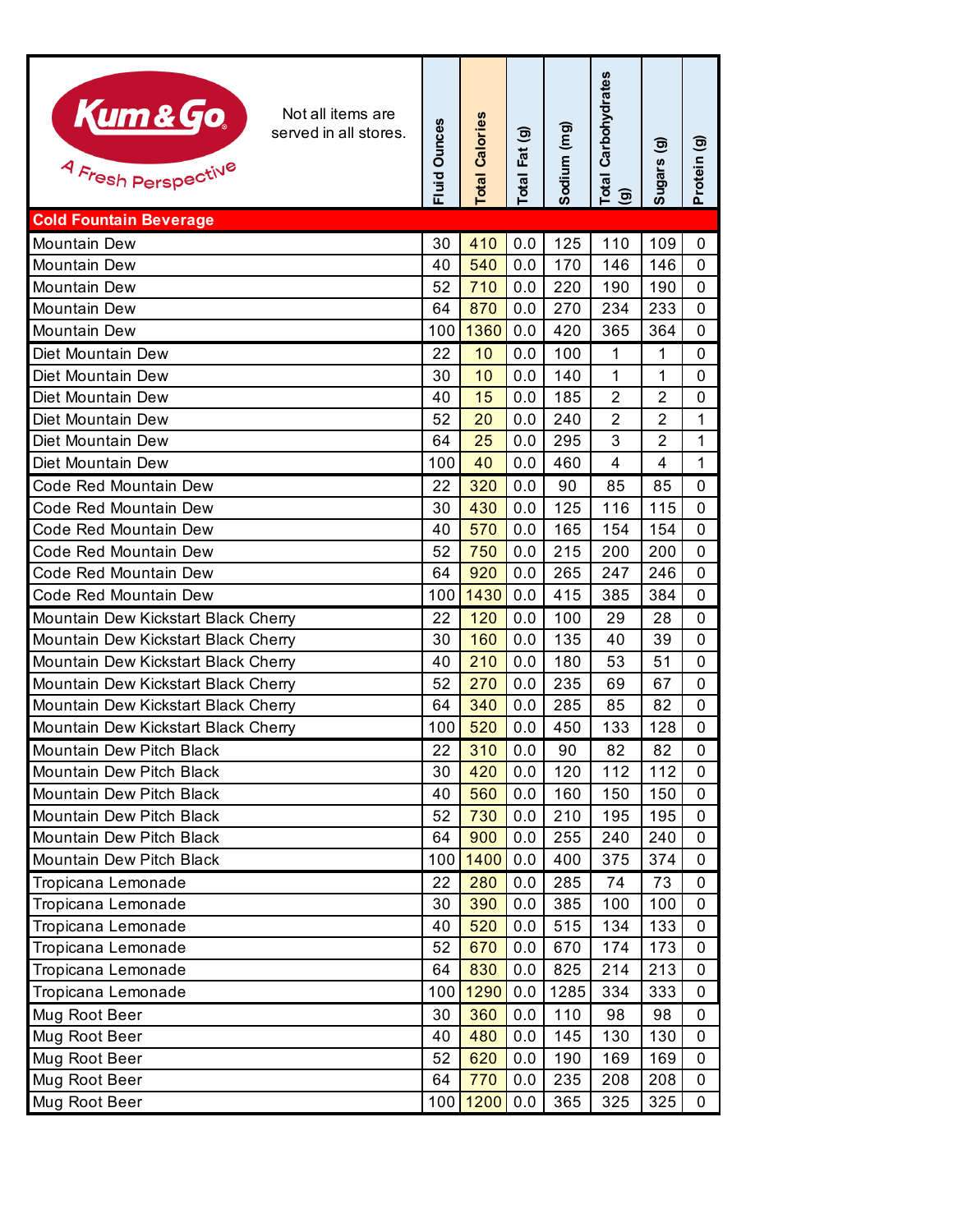| Kum&Go.<br>Not all items are<br>served in all stores.<br>4 Fresh Perspective | Fluid Ounces | <b>Total Calories</b> | Total Fat (g) | Sodium (mg) | <b>Total Carbohydrates</b><br>$\odot$ | ම<br>Sugars  | Protein (g)  |
|------------------------------------------------------------------------------|--------------|-----------------------|---------------|-------------|---------------------------------------|--------------|--------------|
| <b>Cold Fountain Beverage</b>                                                |              |                       |               |             |                                       |              |              |
| Diet Lipton Peach Green Tea                                                  | 22           | 5                     | 0.0           | 195         | 0                                     | 0            | 0            |
| Diet Lipton Peach Green Tea                                                  | 30           | 10                    | 0.0           | 265         | $\mathbf 0$                           | 0            | 0            |
| Diet Lipton Peach Green Tea                                                  | 40           | 10                    | 0.0           | 355         | 0                                     | 0            | 0            |
| Diet Lipton Peach Green Tea                                                  | 52           | 15                    | 0.0           | 480         | 1                                     | 0            | 0            |
| Diet Lipton Peach Green Tea                                                  | 64           | 20                    | 0.0           | 565         | 1                                     | 0            | $\mathbf{1}$ |
| Diet Lipton Peach Green Tea                                                  | 100          | 30                    | 0.0           | 865         | 1                                     | 0            | $\mathbf{1}$ |
| Lipton Unsweetened Iced Tea                                                  | 22           | $\mathbf 0$           | 0.0           | 85          | 0                                     | 0            | 0            |
| Lipton Unsweetened Iced Tea                                                  | 30           | $\overline{0}$        | 0.0           | 115         | $\mathbf 0$                           | $\mathbf 0$  | 0            |
| Lipton Unsweetened Iced Tea                                                  | 40           | $\overline{0}$        | 0.0           | 150         | $\mathbf 0$                           | $\mathbf{0}$ | 0            |
| Lipton Unsweetened Iced Tea                                                  | 52           | 5                     | 0.0           | 195         | 1                                     | 0            | 0            |
| Lipton Unsweetened Iced Tea                                                  | 64           | 10                    | 0.0           | 240         | 1                                     | $\mathbf 0$  | 0            |
| Lipton Unsweetened Iced Tea                                                  | 100          | 10                    | 0.0           | 375         | 1                                     | 0            | 0            |
| Lipton Raspberry                                                             | 22           | 140                   | 0.0           | 80          | 36                                    | 36           | 0            |
| Lipton Raspberry                                                             | 30           | 190                   | 0.0           | 110         | 49                                    | 49           | 0            |
| Lipton Raspberry                                                             | 40           | 250                   | 0.0           | 145         | 66                                    | 65           | 0            |
| Lipton Raspberry                                                             | 52           | 330                   | 0.0           | 185         | 85                                    | 85           | 0            |
| Lipton Raspberry                                                             | 64           | 400                   | 0.0           | 230         | 105                                   | 105          | 0            |
| Lipton Raspberry                                                             | 100          | 630                   | 0.0           | 360         | 164                                   | 163          | 0            |
| Sobe Lifewater                                                               | 22           | $\mathbf 0$           | 0.0           | 85          | $\boldsymbol{0}$                      | 0            | 0            |
| Sobe Lifewater                                                               | 30           | 5                     | 0.0           | 120         | 1                                     | $\mathbf{0}$ | 0            |
| Sobe Lifewater                                                               | 40           | 5                     | 0.0           | 160         | 1                                     | 0            | 0            |
| Sobe Lifewater                                                               | 52           | 10                    | 0.0           | 205         | 1                                     | $\mathbf 0$  | 0            |
| Sobe Lifewater                                                               | 64           | 10                    | 0.0           | 250         | 1                                     | 0            | 0            |
| Sobe Lifewater                                                               | 100          | 20                    | 0.0           | 395         | $\overline{2}$                        | 0            | 0            |
| Dr. Pepper                                                                   | 22           | 260                   | 0.0           | 80          | 72                                    | 70           | 0            |
| Dr. Pepper                                                                   | 30           | 360                   | 0.0           | 110         | 98                                    | 96           | 0            |
| Dr. Pepper                                                                   | 40           | 480                   | 0.0           | 150         | 130                                   | 128          | 0            |
| Dr. Pepper                                                                   | 52           | 620                   | 0.0           | 190         | 169                                   | 166          | 0            |
| Dr. Pepper                                                                   | 64           | 770                   | 0.0           | 240         | 209                                   | 205          | 0            |
| Dr. Pepper                                                                   | 100          | 1200                  | 0.0           | 370         | 325                                   | 319          | 0            |
| Diet Dr. Pepper                                                              | 22           | $\mathbf{0}$          | 0.0           | 130         | 0                                     | 0            | 0            |
| Diet Dr. Pepper                                                              | 30           | $\mathbf 0$           | 0.0           | 180         | $<$ 1                                 | 0            | 0            |
| Diet Dr. Pepper                                                              | 40           | $\overline{0}$        | 0.0           | 240         | < 1                                   | 0            | 0            |
| Diet Dr. Pepper                                                              | 52           | 5                     | 0.0           | 310         | 1                                     | 0            | 0            |
| Diet Dr. Pepper                                                              | 64           | 10                    | 0.0           | 390         | 1                                     | 0            | 0            |
| Diet Dr. Pepper                                                              | 100          | 15                    | 0.0           | 600         | $\overline{2}$                        | 0            | 0            |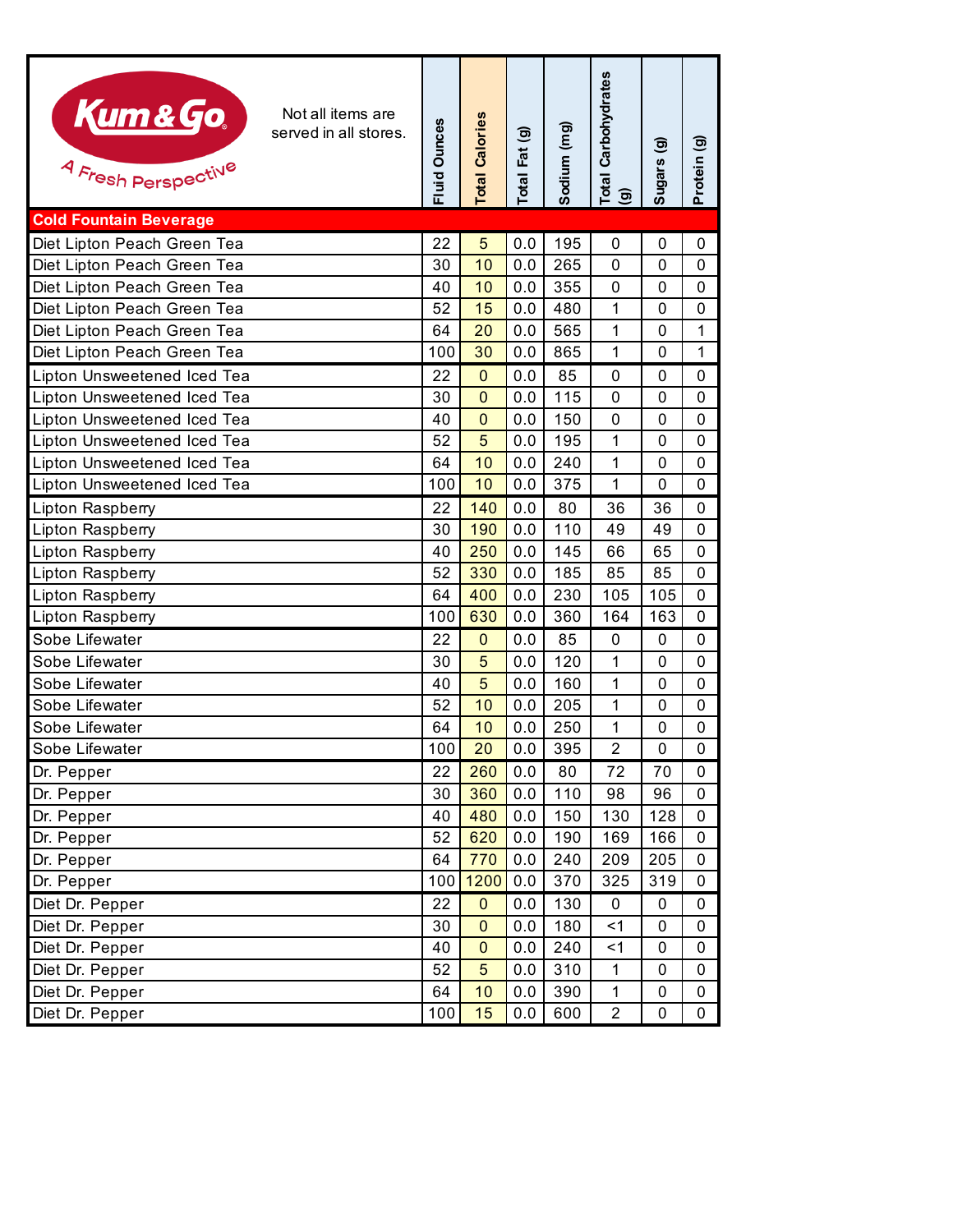| Kum&Go<br>Not all items are<br>served in all stores.<br>4 Fresh Perspective | <b>Fluid Ounces</b> | <b>Total Calories</b> | Total Fat (g) | Sodium (mg) | Total Carbohydrates<br>$\mathbf{D}$ | $\widehat{\mathbf{e}}$<br>Sugars | $\widehat{\mathbf{e}}$<br>Protein |
|-----------------------------------------------------------------------------|---------------------|-----------------------|---------------|-------------|-------------------------------------|----------------------------------|-----------------------------------|
| <b>Cold Fountain Beverage</b>                                               |                     |                       |               |             |                                     |                                  |                                   |
| $7 - up$                                                                    | 30                  | 350                   | 0.0           | 125         | 87                                  | 87                               | 0                                 |
| 7-up                                                                        | 40                  | 470                   | 0.0           | 170         | 116                                 | 116                              | $\mathbf 0$                       |
| 7-up                                                                        | 52                  | 630                   | 0.0           | 220         | 167                                 | 165                              | 0                                 |
| 7-up                                                                        | 64                  | 780                   | 0.0           | 270         | 207                                 | 204                              | 0                                 |
| 7-up                                                                        | 100                 | 1210                  | 0.0           | 420         | 322                                 | 317                              | $\mathbf 0$                       |
| Canada Dry Ginger Ale                                                       | 22                  | 250                   | 0.0           | 90          | 66                                  | 65                               | 0                                 |
| Canada Dry Ginger Ale                                                       | 30                  | 340                   | 0.0           | 125         | 90                                  | 89                               | 0                                 |
| Canada Dry Ginger Ale                                                       | 40                  | 450                   | 0.0           | 170         | 121                                 | 119                              | 0                                 |
| Canada Dry Ginger Ale                                                       | 52                  | 590                   | 0.0           | 220         | 157                                 | 155                              | 0                                 |
| Canada Dry Ginger Ale                                                       | 64                  | 730                   | 0.0           | 270         | 193                                 | 190                              | 0                                 |
| Canada Dry Ginger Ale                                                       | 100                 | 1140                  | 0.0           | 410         | 301                                 | 297                              | 0                                 |
| Squirt                                                                      | 22                  | 260                   | 0.0           | 85          | 71                                  | 70                               | 0                                 |
| Squirt                                                                      | 30                  | 360                   | 0.0           | 120         | 96                                  | 95                               | $\mathbf 0$                       |
| Squirt                                                                      | 40                  | 480                   | 0.0           | 160         | 129                                 | 127                              | 0                                 |
| Squirt                                                                      | 52                  | 620                   | 0.0           | 200         | 167                                 | 165                              | 0                                 |
| Squirt                                                                      | 64                  | 770                   | 0.0           | 250         | 207                                 | 204                              | 0                                 |
| Squirt                                                                      | 100                 | 1200                  | 0.0           | 390         | 321                                 | 317                              | 0                                 |
| <b>Sunkist Cherry Limeade</b>                                               | 22                  | 310                   | 0.0           | 85          | 80                                  | 79                               | 0                                 |
| <b>Sunkist Cherry Limeade</b>                                               | 30                  | 430                   | 0.0           | 115         | 109                                 | 108                              | 0                                 |
| <b>Sunkist Cherry Limeade</b>                                               | 40<br>52            | 570<br>740            | 0.0           | 150         | 146                                 | 144<br>187                       | 0                                 |
| <b>Sunkist Cherry Limeade</b>                                               | 64                  | 920                   | 0.0<br>0.0    | 200<br>240  | 190<br>235                          | 231                              | 0<br>0                            |
| <b>Sunkist Cherry Limeade</b><br><b>Sunkist Cherry Limeade</b>              | 100                 | 1430                  | 0.0           | 380         | 365                                 | 360                              | $\mathbf 0$                       |
| <b>Sunkist Orange</b>                                                       | 22                  | 290                   | 0.0           | 125         | 78                                  | 76                               | $\pmb{0}$                         |
| Sunkist Orange                                                              | 30                  | 390                   | 0.0           | 170         | 106                                 | 104                              | 0                                 |
| Sunkist Orange                                                              | 40                  | 520                   | 0.0           | 220         | 141                                 | 139                              | 0                                 |
| Sunkist Orange                                                              | 52                  | 680                   | 0.0           | 290         | 184                                 | 180                              | 0                                 |
| Sunkist Orange                                                              | 64                  | 840                   | 0.0           | 360         | 227                                 | 223                              | 0                                 |
| Sunkist Orange                                                              | 100                 | 1310                  | 0.0           | 560         | 353                                 | 347                              | 0                                 |
| <b>Sunkist Grape</b>                                                        | 22                  | 310                   | 0.0           | 85          | 84                                  | 83                               | 0                                 |
| <b>Sunkist Grape</b>                                                        | 30                  | 420                   | 0.0           | 120         | 114                                 | 112                              | $\mathbf 0$                       |
| <b>Sunkist Grape</b>                                                        | 40                  | 570                   | 0.0           | 160         | 152                                 | 150                              | 0                                 |
| <b>Sunkist Grape</b>                                                        | 52                  | 740                   | 0.0           | 200         | 198                                 | 195                              | 0                                 |
| <b>Sunkist Grape</b>                                                        | 64                  | 910                   | 0.0           | 250         | 245                                 | 241                              | 0                                 |
| <b>Sunkist Grape</b>                                                        | 100                 | 1420                  | 0.0           | 390         | 381                                 | 375                              | 0                                 |
| Hawaiian Punch Red                                                          | 22                  | 320                   | 0.0           | 100         | 83                                  | 82                               | 0                                 |
| Hawaiian Punch Red                                                          | 30                  | 420                   | 0.0           | 135         | 113                                 | 111                              | 0                                 |
| Hawaiian Punch Red                                                          | 40                  | 560                   | 0.0           | 180         | 150                                 | 148                              | 0                                 |
| Hawaiian Punch Red                                                          | 52                  | 740                   | 0.0           | 230         | 196                                 | 196                              | 0                                 |
| Hawaiian Punch Red                                                          | 64                  | 920                   | 0.0           | 290         | 242                                 | 238                              | 0                                 |
| Hawaiian Punch Red                                                          | 100                 | 1430                  | 0.0           | 450         | 376                                 | 371                              | $\mathbf 0$                       |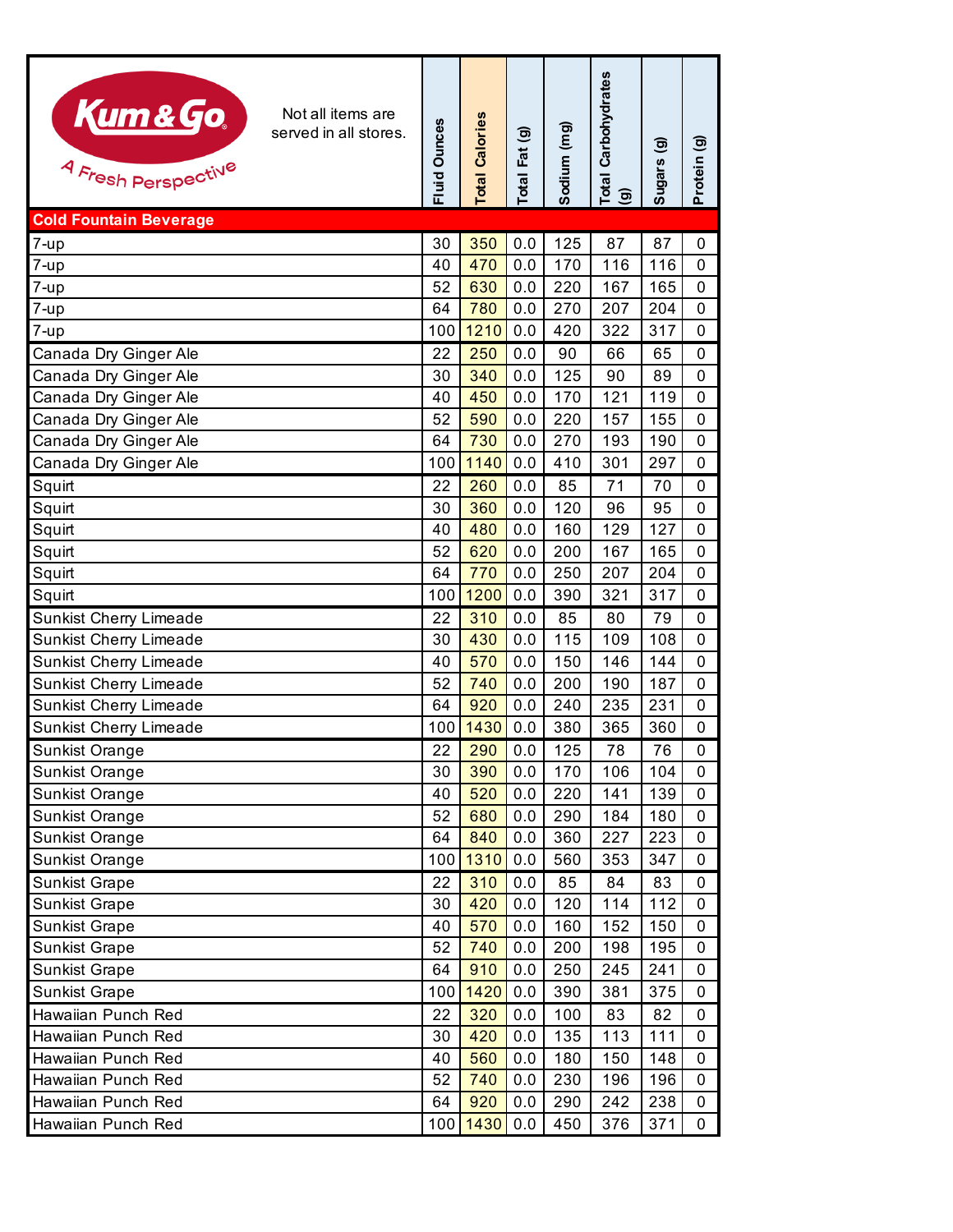| Kum & Go.<br>Not all items are<br>served in all stores.<br>4 Fresh Perspective | <b>Fluid Ounces</b> | <b>Total Calories</b> | Total Fat (g) | Sodium (mg) | <b>Total Carbohydrates</b><br>ම | Sugars (g) | Protein (g) |
|--------------------------------------------------------------------------------|---------------------|-----------------------|---------------|-------------|---------------------------------|------------|-------------|
| Koolee                                                                         |                     |                       |               |             |                                 |            |             |
| Coca Cola FCB                                                                  | 22                  | 180                   | 0.0           | 20          | 49                              | 49         | 0           |
| Coca Cola FCB                                                                  | 30                  | 240                   | 0.0           | 25          | 67                              | 67         | $\mathbf 0$ |
| Coca Cola FCB                                                                  | 40                  | 320                   | 0.0           | 30          | 89                              | 89         | $\Omega$    |
| Coca Cola FCB                                                                  | 52                  | 420                   | 0.0           | 40          | 115                             | 115        | $\Omega$    |
| Coca Cola FCB                                                                  | 64                  | 510                   | 0.0           | 50          | 142                             | 142        | 0           |
| Coca Cola FCB                                                                  | 100                 | 800                   | 0.0           | 75          | 222                             | 222        | 0           |
| Mountain Dew Freeze                                                            | 22                  | 170                   | 0.0           | 50          | 45                              | 45         | 0           |
| <b>Mountain Dew Freeze</b>                                                     | 30                  | 230                   | 0.0           | 70          | 61                              | 61         | 0           |
| <b>Mountain Dew Freeze</b>                                                     | 40                  | 300                   | 0.0           | 95          | 81                              | 81         | 0           |
| <b>Mountain Dew Freeze</b>                                                     | 52                  | 400                   | 0.0           | 125         | 106                             | 106        | 0           |
| Mountain Dew Freeze                                                            | 64                  | 490                   | 0.0           | 150         | 130                             | 130        | $\Omega$    |
| Mountain Dew Freeze                                                            | 100                 | 760                   | 0.0           | 235         | 203                             | 203        | 0           |
| Mountain Dew Pitch Black Freeze                                                | 22                  | 250                   | 0.0           | 75          | 67                              | 67         | 0           |
| Mountain Dew Pitch Black Freeze                                                | 30                  | 340                   | 0.0           | 100         | 91                              | 91         | 0           |
| Mountain Dew Pitch Black Freeze                                                | 40                  | 460                   | 0.0           | 135         | 122                             | 121        | $\Omega$    |
| Mountain Dew Pitch Black Freeze                                                | 52                  | 600                   | 0.0           | 175         | 158                             | 158        | 0           |
| Mountain Dew Pitch Black Freeze                                                | 64                  | 730                   | 0.0           | 215         | 195                             | 194        | $\Omega$    |
| Mountain Dew Pitch Black Freeze                                                | 100                 | 1140                  | 0.0           | 340         | 304                             | 303        | 0           |
| <b>Sunkist Cherry Limeade</b>                                                  | 22                  | 190                   | 0.0           | 45          | 47                              | 47         | 0           |
| <b>Sunkist Cherry Limeade</b>                                                  | 30                  | 250                   | 0.0           | 65          | 65                              | 64         | 0           |
| <b>Sunkist Cherry Limeade</b>                                                  | 40                  | 340                   | 0.0           | 85          | 86                              | 85         | 0           |
| <b>Sunkist Cherry Limeade</b>                                                  | 52                  | 440                   | 0.0           | 110         | 112                             | 110        | $\Omega$    |
| <b>Sunkist Cherry Limeade</b>                                                  | 64                  | 540                   | 0.0           | 135         | 138                             | 136        | $\mathbf 0$ |
| Sunkist Cherry Limeade                                                         | 100                 | 840                   | 0.0           | 210         | 216                             | 212        | 0           |
| <b>Sunkist Orange FCB</b>                                                      | 22                  | 190                   | 0.0           | 45          | 50                              | 49         | 0           |
| <b>Sunkist Orange FCB</b>                                                      | 30                  | 250                   | 0.0           | 60          | 68                              | 67         | 0           |
| <b>Sunkist Orange FCB</b>                                                      | 40                  | 340                   | 0.0           | 80          | 91                              | 90         | 0           |
| <b>Sunkist Orange FCB</b>                                                      | 52                  | 440                   | 0.0           | 105         | 119                             | 117        | 0           |
| <b>Sunkist Orange FCB</b>                                                      | 64                  | 540                   | 0.0           | 130         | 146                             | 144        | 0           |
| <b>Sunkist Orange FCB</b>                                                      | 100                 | 850                   | 0.0           | 200         | 228                             | 224        | 0           |
| Hawaiian Punch FCB                                                             | 22                  | 170                   | 0.0           | 55          | 46                              | 45         | 0           |
| Hawaiian Punch FCB                                                             | 30                  | 240                   | 0.0           | 75          | 63                              | 62         | 0           |
| Hawaiian Punch FCB                                                             | 40                  | 320                   | 0.0           | 100         | 84                              | 83         | 0           |
| Hawaiian Punch FCB                                                             | 52                  | 410                   | 0.0           | 130         | 109                             | 107        | 0           |
| Hawaiian Punch FCB                                                             | 64                  | 500                   | 0.0           | 160         | 134                             | 132        | 0           |
| Hawaiian Punch FCB                                                             | 100                 | 790                   | 0.0           | 260         | 210                             | 207        | 0           |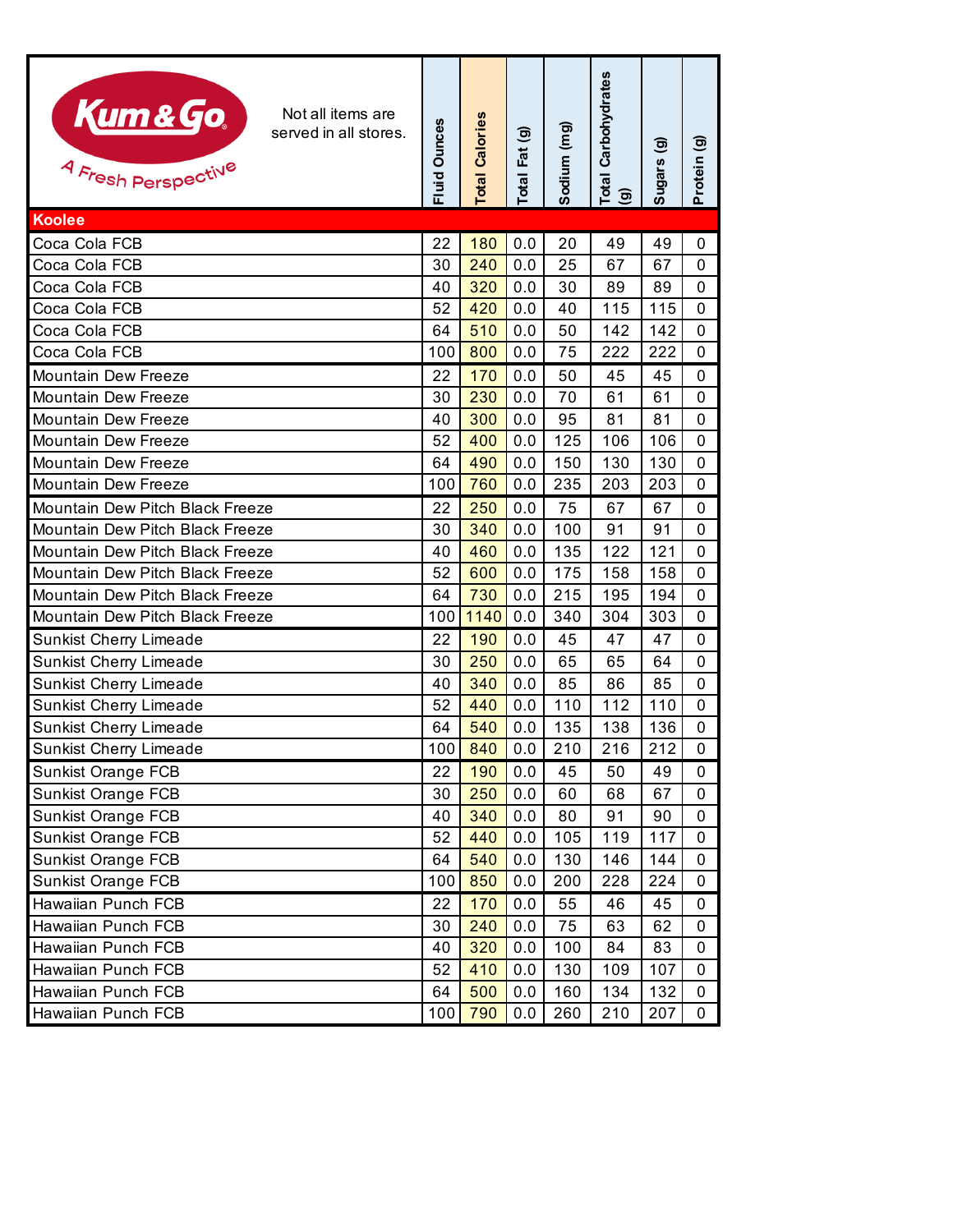| Kum&Go<br>Not all items are<br>served in all stores.<br>4 Fresh Perspective | Fluid Ounces | <b>Total Calories</b> | Total Fat (g) | Sodium (mg) | <b>Total Carbohydrates</b><br>ම | Sugars (g) | Protein (g)    |
|-----------------------------------------------------------------------------|--------------|-----------------------|---------------|-------------|---------------------------------|------------|----------------|
| <b>Koolee</b>                                                               |              |                       |               |             |                                 |            |                |
| Dr. Pepper FCB                                                              | 30           | 250                   | 0.0           | 60          | 69                              | 68         | 0              |
| Dr. Pepper FCB                                                              | 40           | 340                   | 0.0           | 80          | 92                              | 90         | $\mathbf 0$    |
| Dr. Pepper FCB                                                              | 52           | 440                   | 0.0           | 105         | 119                             | 117        | 0              |
| Dr. Pepper FCB                                                              | 64           | 540                   | 0.0           | 130         | 147                             | 144        | 0              |
| Dr. Pepper FCB                                                              | 100          | 840                   | 0.0           | 200         | 230                             | 225        | $\overline{0}$ |
| Fanta Blue Raspberry                                                        | 22           | 180                   | 0.0           | 15          | 46                              | 46         | 0              |
| Fanta Blue Raspberry                                                        | 30           | 240                   | 0.0           | 20          | 63                              | 63         | 0              |
| Fanta Blue Raspberry                                                        | 40           | 320                   | 0.0           | 25          | 84                              | 84         | $\overline{0}$ |
| Fanta Blue Raspberry                                                        | 52           | 420                   | 0.0           | 35          | 109                             | 109        | 0              |
| Fanta Blue Raspberry                                                        | 64           | 510                   | 0.0           | 40          | 134                             | 134        | 0              |
| Fanta Blue Raspberry                                                        | 100          | 800                   | 0.0           | 65          | 209                             | 209        | $\mathbf 0$    |
| <b>Frozen Uncarbonated Beverage</b>                                         |              |                       |               |             |                                 |            |                |
| Hi-C Lime                                                                   | 22           | 260                   | 0.0           | 150         | 70                              | 69         | 0              |
| Hi-C Lime                                                                   | 30           | 350                   | 0.0           | 200         | 95                              | 94         | 0              |
| Hi-C Lime                                                                   | 40           | 470                   | 0.0           | 270         | 127                             | 125        | 0              |
| Hi-C Lime                                                                   | 52           | 610                   | 0.0           | 350         | 165                             | 162        | $\overline{0}$ |
| Hi-C Lime                                                                   | 64           | 750                   | 0.0           | 440         | 203                             | 200        | 0              |
| Hi-C Lime                                                                   | 100          | 1170                  | 0.0           | 680         | 317                             | 312        | 0              |
| Hi-C Orange                                                                 | 22           | 260                   | 0.0           | 150         | 70                              | 69         | 0              |
| Hi-C Orange                                                                 | 30           | 350                   | 0.0           | 210         | 95                              | 94         | 0              |
| Hi-C Orange                                                                 | 40           | 460                   | 0.0           | 270         | 127                             | 125        | 0              |
| Hi-C Orange                                                                 | 52           | 600                   | 0.0           | 360         | 165                             | 163        | 0              |
| Hi-C Orange                                                                 | 64           | 740                   | 0.0           | 440         | 203                             | 200        | $\mathbf 0$    |
| Hi-C Orange                                                                 | 100          | 1160                  | 0.0           | 690         | 317                             | 313        | $\mathbf 0$    |
| Powerade Fruit Punch                                                        | 22           | 190                   | 0.0           | 210         | 51                              | 49         | 0              |
| Powerade Fruit Punch                                                        | 30           | 250                   | 0.0           | 280         | 69                              | 67         | 0              |
| Powerade Fruit Punch                                                        | 40           | 340                   | 0.0           | 370         | 92                              | 90         | 0              |
| Powerade Fruit Punch                                                        | 52           | 440                   | 0.0           | 490         | 120                             | 117        | 0              |
| Powerade Fruit Punch                                                        | 64           | 540                   | 0.0           | 600         | 148                             | 144        | 0              |
| Powerade Fruit Punch                                                        | 100          | 840                   | 0.0           | 940         | 231                             | 225        | $\mathbf{0}$   |
| Powerade Mountain Berry Blast                                               | 22           | 180                   | 0.0           | 200         | 50                              | 49         | 0              |
| Powerade Mountain Berry Blast                                               | 30           | 250                   | 0.0           | 280         | 69                              | 67         | 0              |
| Powerade Mountain Berry Blast                                               | 40           | 330                   | 0.0           | 370         | 92                              | 89         | 0              |
| Powerade Mountain Berry Blast                                               | 52           | 440                   | 0.0           | 480         | 120                             | 116        | 0              |
| Powerade Mountain Berry Blast                                               | 64           | 540                   | 0.0           | 600         | 147                             | 143        | 0              |
| Powerade Mountain Berry Blast                                               | 100          | 840                   | 0.0           | 930         | 229                             | 223        | 0              |